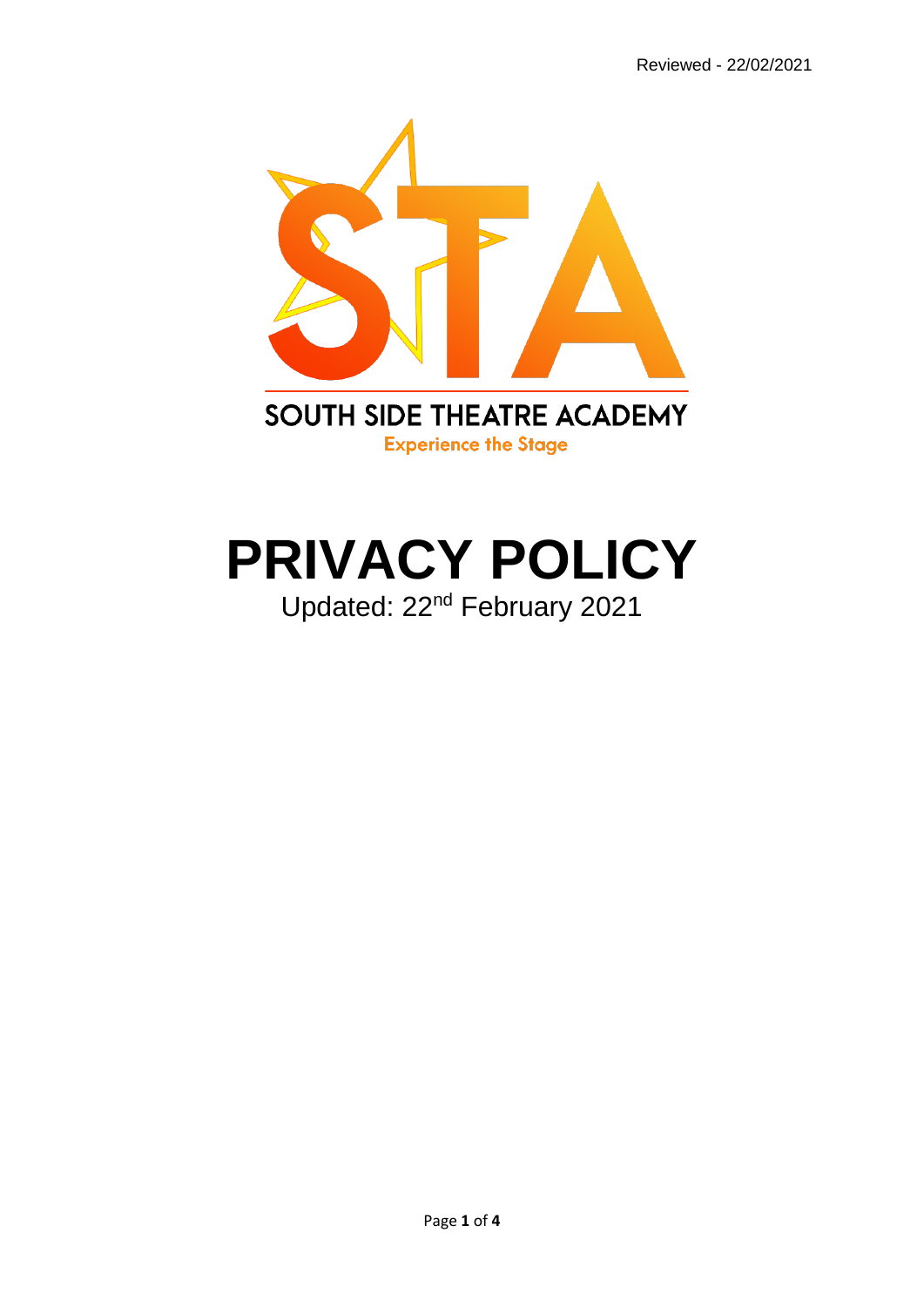# Please note that all staff and volunteers must read and sign this document before the start of their employment.

This statement describes how we use and collect personal information with regards to **South Side Theatre Academy**.

# **How we collect your information?**

Personal data is collected when you enquire about our services:

- 1. Through the website
- 2. Over the phone
- 3. By email
- 4. By post

# **What information we collect?**

To allow us to reach you with the most appropriate information for both keeping you up to date and emergency details for your child we will collect information such as names, telephone numbers, your address, emails, emergency contacts, dates of birth and medical conditions.

In some situations, we may collect financial details from you for card payments, such as ticket purchasing or fees for classes. We do not retain your specific card details once the transaction has been completed, however we are able to access a basic record of the transaction with the card payment service provider for accounting purposes (i.e. the date, payment amount etc).

#### **How do we use this information?**

The information collected will be added to our database and will be used to let you know about upcoming productions, news, changes to classes and any other details.

# **How do we protect personal information?**

We are committed to ensuring that the data we hold is secure. Anyone who views any data will review and sign a privacy policy to ensure they understand our policies and procedures for data.

We do not supply this information to any other companies unless we gain permission from the data owner.

We retain personal data for as long as it is being used for the purposes stated in this policy, or until we receive notification from you that you withdraw your consent for us to use it for those purposes and require us to remove the data from our records.

Once your child(ren) leave(s) us we will keep your information on our database so we can keep you updated with what is going on at South Side Theatre Academy. This data can be removed at any point upon your request.

All South Side staff are required to read and sign this document, agreeing to not share any personal data they may have accessed to whilst employed by South Side Theatre LTD. For example, registers with DOB.

Any paperwork with personal data on must be shredded when no longer required.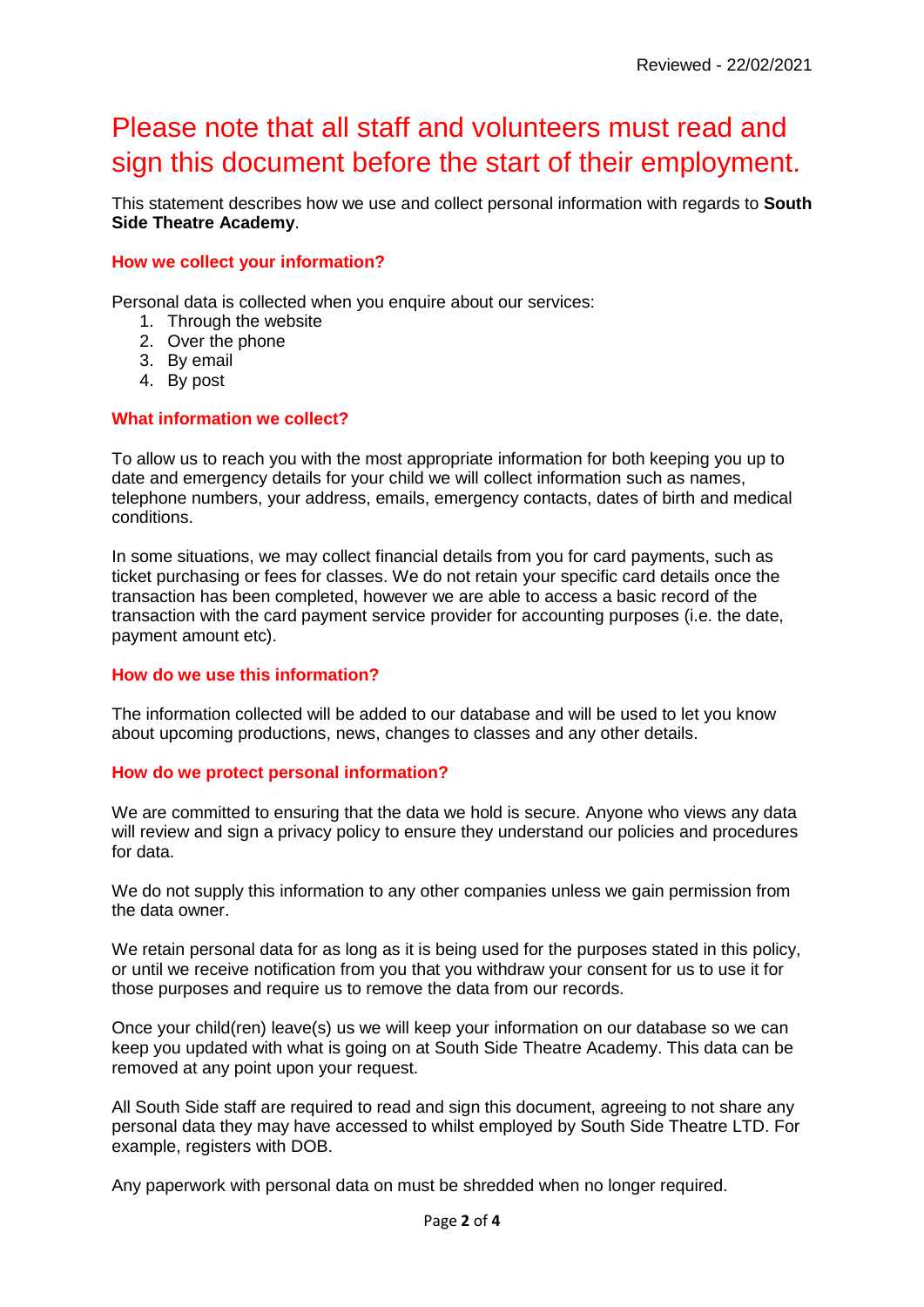# **Will we disclose the information we collect to outside parties?**

Your information will not be passed on to a third party unless we have your permission. For example, to casting agents.

### **Photos & Videos**

Parents and carers give photo and video consent upon signing up to a class or workshop. Parents and Carers can withdraw consent by emailing [info@southsidetheatre.com.](mailto:info@southsidetheatre.com)

All photos and videos are stored securely on South Side devices only.

Recordings of online Zoom classes are stored on the Zoom cloud and on South Side devices only. These are deleted after 4 weeks, unless being used for advertising purposes. Once no longer needed all photos and videos are permanently deleted.

Photos and Videos can only be used for marketing purposes for South Side Theatre Academy and will be shared with no third parties at all.

Photos and Videos can only be taken on South Side devices.

#### **Your consent**

By providing us with your information, you have consented for us to collect and use this information in accordance with the purposes described above.

# **Changes**

If you wish to change any personal details, please let us know at info@southsidetheatre.com so we are able to keep your records up to date.

# **Opting out – withdrawing consent**

If you wish to opt out from receiving informational emails regarding our activities you can unsubscribe by replying directly to any of the emails you receive from **South Side Theatre Academy.**

- by emailing info@southsidetheatre.com
- by contacting us through our website at www.southsidetheatre.com/contact-us
- by phone on 07930 005073

# **Right of access**

We are able to provide copies of information we hold about you or correct any inaccuracies in your information. If you wish to access these rights please email info@southsidetheatre.com.